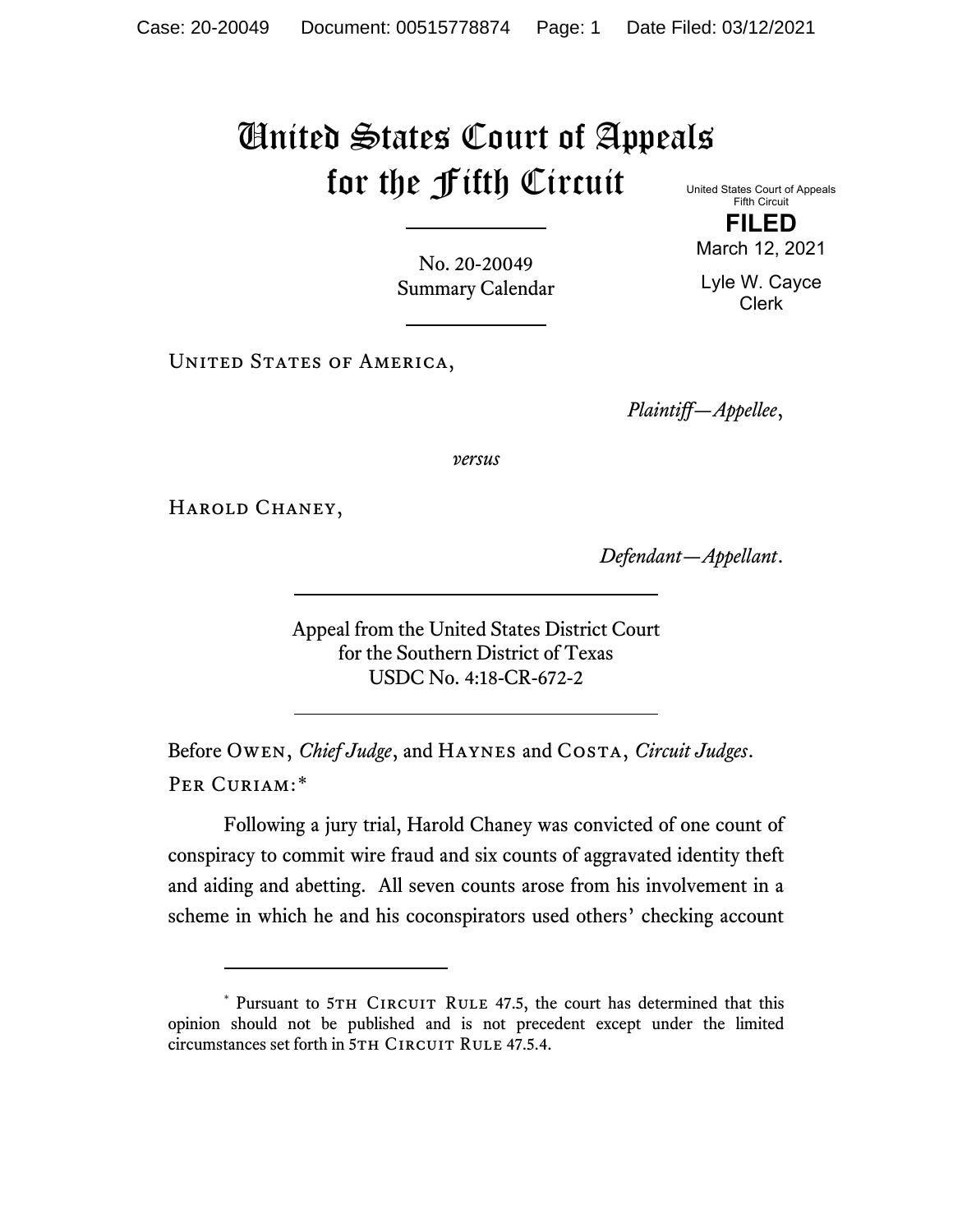## No. 20-20049

information to make counterfeit checks, which they used to buy a variety of goods and merchandise including roofing shingles, a pressure washer, a laptop, and a washer and dryer. Now, Chaney argues that the evidence does not suffice to uphold his conviction for conspiracy to commit wire fraud.

When, as is the case here, a sufficiency claim is preserved, review is de novo. *United States v. Brown*, 727 F.3d 329, 335 (5th Cir. 2013) (citing *United States v. Read*, 710 F.3d 219, 226 (5th Cir. 2012) (per curiam)). Under this standard, the relevant question is whether "any rational trier of fact could have found the essential elements of the crime beyond a reasonable doubt." *Id.* (emphasis omitted) (quoting *United States v. Cooper*, 714 F.3d 873, 880 (5th Cir. 2013)). The evidence is viewed in the light most favorable to the verdict. *United States v. Moreland*, 665 F.3d 137, 149 (5th Cir. 2011) (quoting *United States v. Shum*, 496 F.3d 390, 391 (5th Cir. 2007)).

The elements of conspiring to commit wire fraud are that at least two people agreed to commit fraud, that the defendant was aware of the unlawful purpose of the agreement, and that the defendant joined the agreement with the intent of furthering the fraud. *United States v. Beacham*, 774 F.3d 267, 272 (5th Cir. 2014) (citing *United States v. Grant*, 683 F.3d 639, 643 (5th Cir.2012)). An agreement to conspire to commit wire fraud "may be inferred from concert of action, voluntary participation may be inferred from a collection of circumstances, and knowledge may be inferred from surrounding circumstances." *Id.* (quoting *United States v. Simpson*, 741 F.3d 539, 547 (5th Cir.2014)).

Trial evidence showed, inter alia, that Chaney spoke numerous times with the individual who stole the checks, that pictures of stolen checks were found on Chaney's phone, that items used to carry out the conspiracy were found in Chaney's home and in a storage unit he frequented, and that Chaney